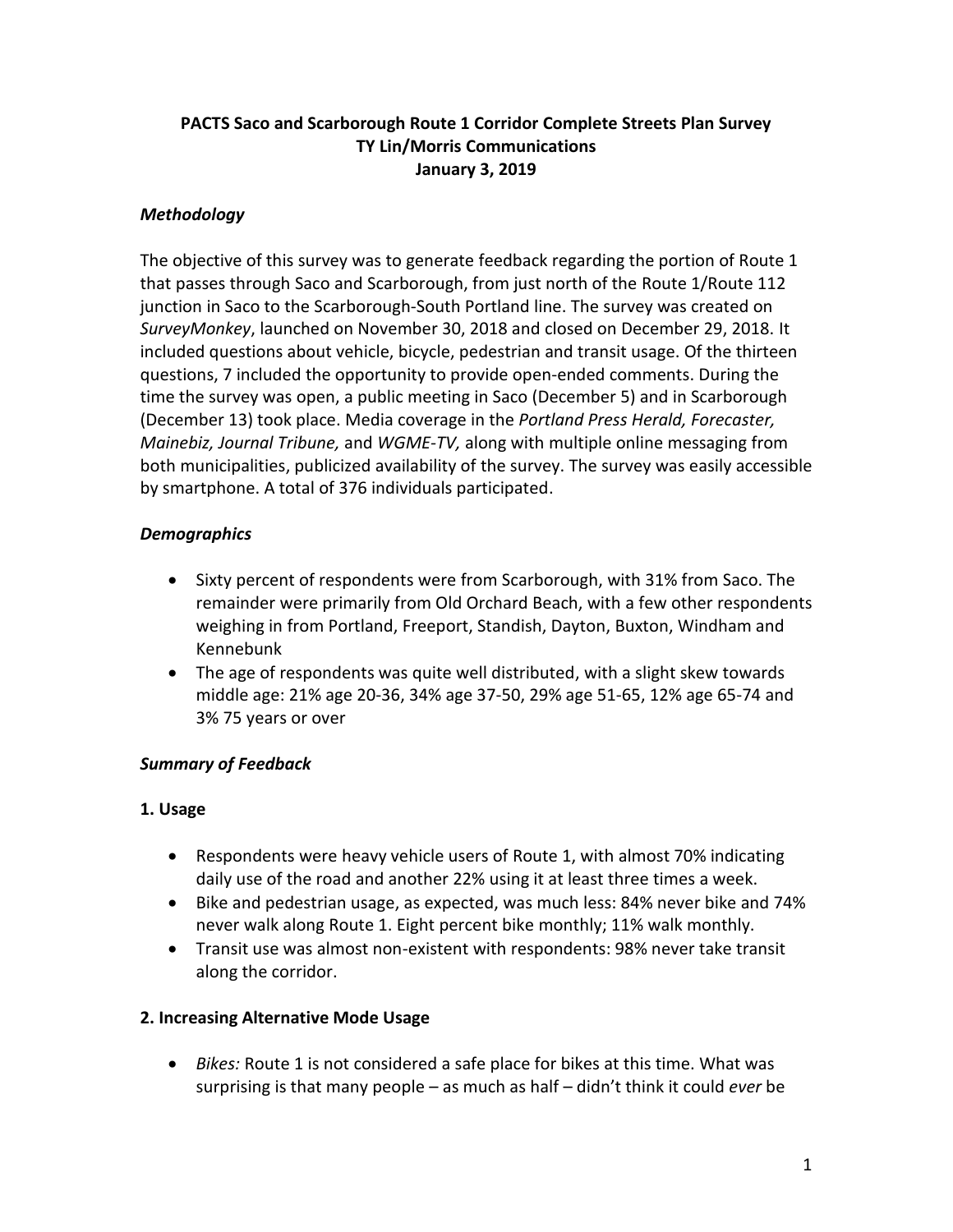safe and advocated for bike lanes on other roads, and/or for only short distances on sections of Route 1 that will connect them to destinations on the other side of the road. Other respondents specified that bike lanes would be needed in order to make them ride more on Route 1; a majority of these specified that a wide, separated bike lane would be necessary in order to feel comfortable. It was noted that installing bike lanes instead of sidewalks in areas that are not heavily retail-oriented would be more useful to travelers, as people generally cannot visualize why people would walk on Route 1 in those sections (noisy, dangerous, not scenic). Many others noted that the East Coast Greenway provides a safe and pleasant north-south route for those who want to commute by bike and again, did not feel Route 1 needed bike amenities along its entire length.

- *Pedestrians:* Other than in areas such as Dunstan Corner, Oak Hill and the Thornton Academy section of Saco, there did not seem to be much interest in pedestrian amenities on Route 1. Similar to above, there were many comments such as, "Why would I choose to walk on Route 1 when there are other, more hospitable places to walk?" There was real fear shown in terms of the speed and scofflaw activities of drivers in terms of running red lights and not stopping for pedestrians in crosswalks. However, thoughts regarding the more densely commercial areas were different, there we heard requests for crosswalks, sidewalks, and for enforcement of vehicle infractions.
- *Transit:* This was a very suburban audience. Lots and lots of, "No," "Never," "I have a car, I don't need transit," responses here. Other comments included those of not wanting to stand and wait for a bus on Route 1 because it is noisy and dangerous, that if a bus route was offered there would have to be parking available on Route 1 so as to be able to drive to the bus stop, and a comment on if parents don't put their kids on school buses, why would we expect them to ride a bus? One person simply commented, "Oh stop!" There were also many comments regarding the lack of knowledge that any bus service was available now, and that level of service would have to be much better for transit to be considered a reliable mode of transport here.

#### **3. What do you like about traveling on Route 1?**

- 71% like Route 1 because it is direct
- 60% like Route 1 because it is free
- 40% like that there are lots of places to eat and shop
- One person liked the sunrises across the marsh and another noted that when driving a hybrid, Route 1 is better on gas mileage. (This latter comment came up at Scarborough public meeting as well.)